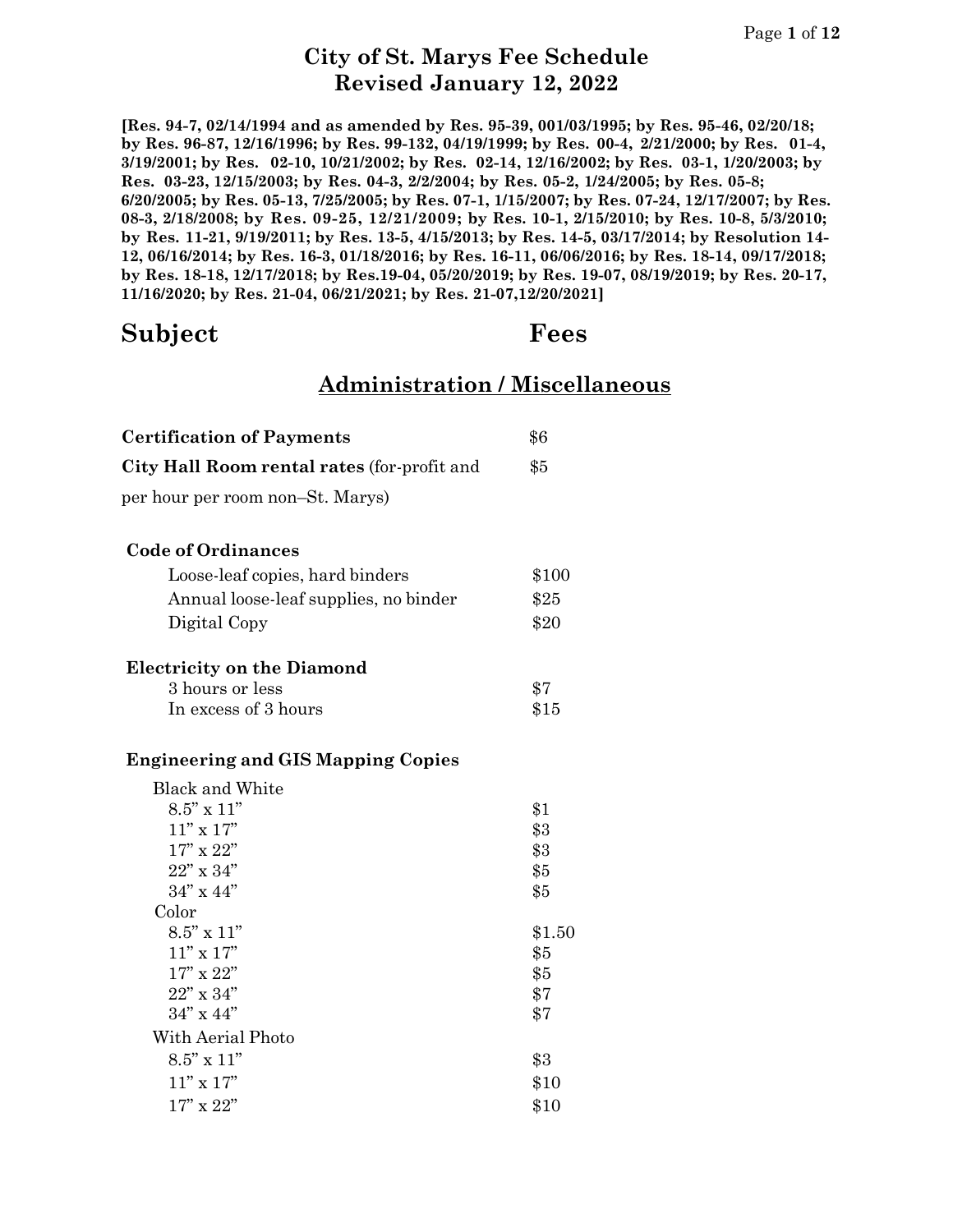| $22"$ x $34"$                                                                                                     | \$20                                                                           |
|-------------------------------------------------------------------------------------------------------------------|--------------------------------------------------------------------------------|
| $34" \times 44"$                                                                                                  | \$20                                                                           |
| <b>Municipal Claims</b> $-6\%$ per annum from date<br>of lien                                                     | 6% per annum from date of<br>completion of project                             |
| <b>Municipal Claim Penalty</b>                                                                                    | 10%                                                                            |
| <b>Municipal Lien Letter</b>                                                                                      | \$20                                                                           |
| <b>Notary Fees</b>                                                                                                | \$2 (as required by state law) + $$5$<br>clerical fee, equaling a total of \$7 |
| For petitions                                                                                                     | No charge                                                                      |
| <b>Photocopy Charges</b>                                                                                          |                                                                                |
| Basic copy charge                                                                                                 | $$0.25$ per page                                                               |
| When the City officer responsible for the<br>record must search and locate the<br>document requested to be copied | \$0.50 per page (each side)                                                    |
| Map machine                                                                                                       | \$2 per linear foot                                                            |
| Use of Fax machine                                                                                                | \$1 per page                                                                   |
| <b>Postage Fee</b>                                                                                                | <b>Actual Cost</b>                                                             |
| <b>Returned Check Fee</b>                                                                                         | \$30.00                                                                        |
| <b>Right to Know Law</b>                                                                                          | Fees based on Official RTKL Fee<br>Schedule                                    |

### **Public Works – Sewer**

#### **Certificate of Compliances**

| Public Sewer System                    |                                                                                 |
|----------------------------------------|---------------------------------------------------------------------------------|
| Residential uses                       | $$30 + $25$ per hour over 1 hour's<br>time                                      |
| Commercial/industrial uses             | \$50 for up to 5,000 sq. ft.; \$20 for<br>each additional 5,000 sq. ft. of bldg |
| Duplicate of Certificate of Compliance | $\$5$                                                                           |
| Private Sewer System (Septic System)   | \$50                                                                            |

### **Sanitary Sewer Lateral Construction or Repair** Actual cost + \$25 inspection fee **Sanitary Sewer Specialized Equipment**

| TV van CCTV camera | \$100 per hour plus current rate of 2 employees     |
|--------------------|-----------------------------------------------------|
|                    | Outside of normal working hours of 6 am to 2 pm 1.5 |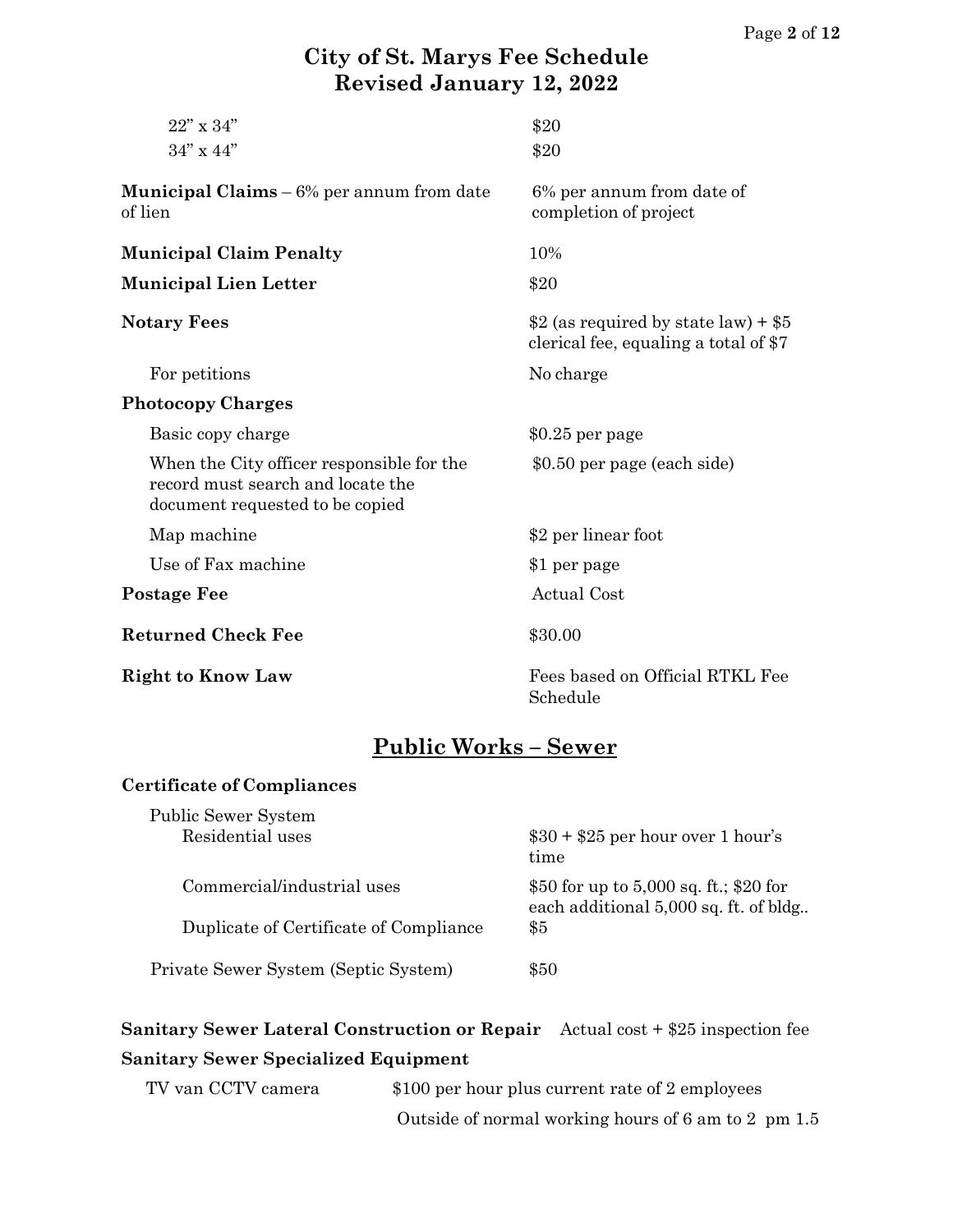|                       | times current rate                           |
|-----------------------|----------------------------------------------|
| Vactor Truck          | \$290 per hour plus 2 employees current rate |
| Jetter Truck          | \$135 per hour plus 2 employees current rate |
| <b>Street Sweeper</b> | \$150 per hour plus 1 employee current rate  |

#### **Septage Acceptance**

 $CDO$   $S$ <sub>r</sub>  $\cdots$ 

| Acceptance of residential septage at | \$0.05 per gallon |
|--------------------------------------|-------------------|
| the wastewater treatment plant       |                   |

#### **Sewage Disposal System On-Lot (contracted services)**

| <b>DLU DETVICES</b>                                                                                                                                                            |                                                                                 |
|--------------------------------------------------------------------------------------------------------------------------------------------------------------------------------|---------------------------------------------------------------------------------|
| Process sewage permit<br>application includes a site inspection, 6 soil<br>probes, 1 perc. test, design review, issuance of<br>sewage permit, and a final inspection           | \$450 per application                                                           |
| Repair/modification permits;<br>Includes site visit and follow-up inspection (for<br>minor repairs that do not require soils testing or<br>alterations to the absorption area) | \$200 per application                                                           |
| Investigating complaints and mal-<br>functions (includes a dye test if<br>necessary)                                                                                           | \$125 per visit, plus any<br>additional costs ( <i>i.e.</i> wastes<br>sampling) |
| Return visit to a lot that was not<br>prepared by the owner                                                                                                                    | \$75 per extra visit properly                                                   |
| Reissue expired permit                                                                                                                                                         | \$100                                                                           |
| Miscellaneous work not described                                                                                                                                               | \$50 per hour above                                                             |

(There will be no refunds of any permit application fees once the processing of the application has been started.)

#### **Sewer Billing Rates**

- 1. **Residential Property Rate.** The rate for service for Residential Properties shall consist of a quarterly flat base rate of \$136.50 (equivalent to \$45.50 per month), plus a quarterly surcharge of \$6.80 for each one thousand gallons of water recorded on the Property's municipal water meter, or fraction thereof, above 9,000 gallons for that quarter. Where there are multiple residential service addresses served by a single water meter, the Property will be billed the full base rate for each service address; but the quarterly consumption charge shall be adjusted by reducing the water usage for the Property by 9,000 gallons for each separate residential service address located on the Property.
- 2. **Non-Residential Property Rate.** The rate for service for all other properties besides Residential Properties (commercial, industrial or Mixed-Use Property) shall consist of a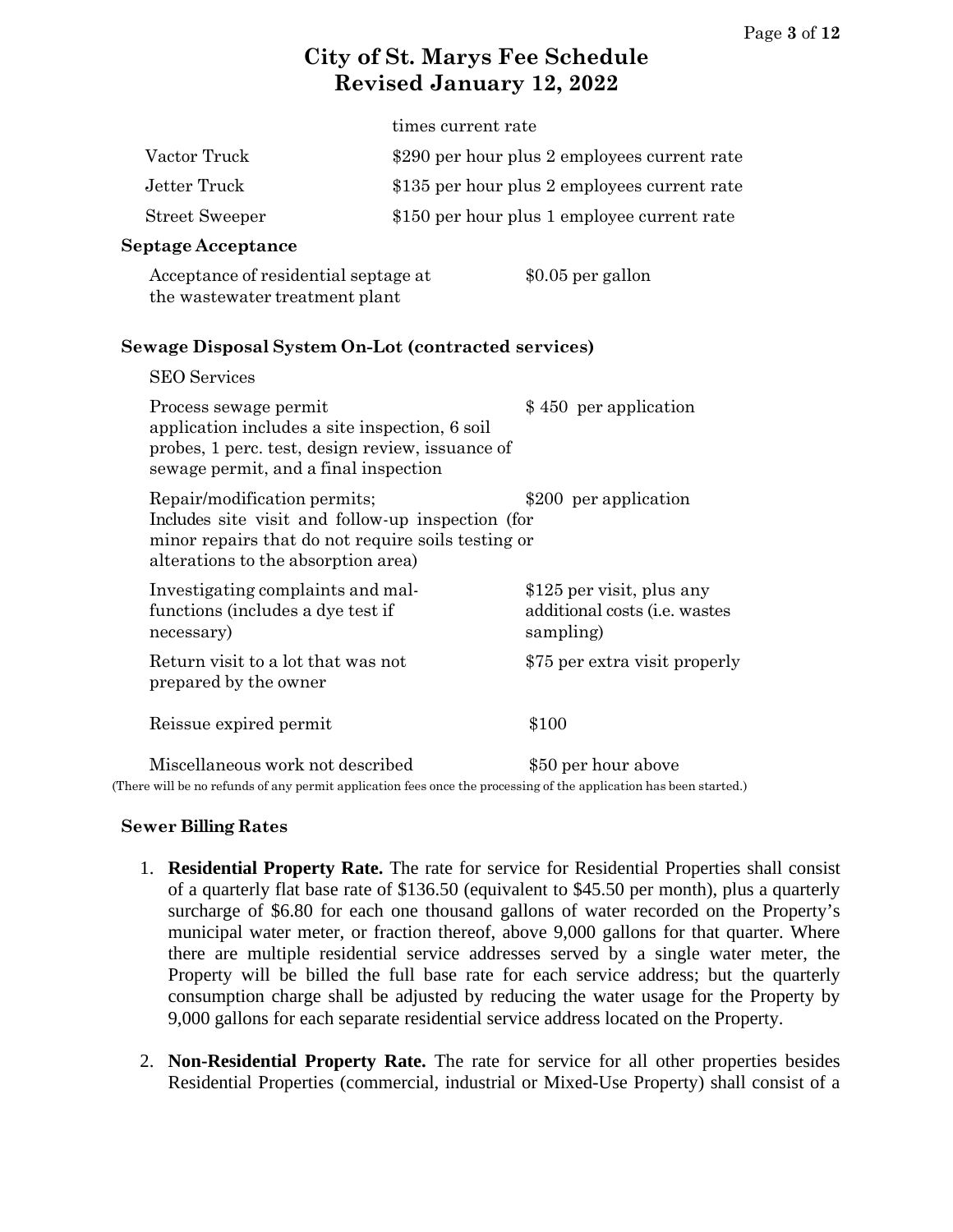quarterly flat base rate assessed by the size of the water meter serving the property, plus a quarterly consumption rate charge, computed below:

(a) The quarterly flat base rate shall be:

| Meter Size (inches) | <b>Quarterly Base Rate</b> |
|---------------------|----------------------------|
| $1/2$ th            | \$151.50                   |
| $3/4$ <sup>th</sup> | \$165.00                   |
| 1.0                 | \$180.00                   |
| 1.5                 | \$225.00                   |
| 2.0                 | \$375.00                   |
| 3.0                 | \$750.00                   |
| 4.0 or greater      | \$1,500.00                 |
|                     |                            |

- (b) The quarterly consumption surcharge shall be \$6.80 for each one thousand gallons, or fraction thereof, of water recorded on the Property's municipal water meter.
- (c) Where a Property contains more than one municipal water meter, the quarterly flat base rate shall be separately charged for each meter, but the quarterly consumption charge for the property shall be calculated by aggregating the water use from all meters.
- 3. **Adjustment for Certain Mixed-Use Properties.** Where a Mixed-Use Property contains some residential service addresses, each residential service address on the Property shall be separately billed a quarterly flat base rate charge of \$136.50, in addition to the quarterly flat base rate charge imposed under subsection 3(a) above; but the quarterly consumption charge shall be adjusted by reducing the water usage for the Property by 9,000 gallons for each separate residential service address located on the Property (subject to a minimum quarterly surcharge for the Property of \$20.40).
- 4. **Billing.** All properties shall be billed quarterly for all charges imposed under this Resolution

| <b>Sewer Billing Shut-Off Notice</b>                                                                                           | \$40.00                      |
|--------------------------------------------------------------------------------------------------------------------------------|------------------------------|
| <b>Sewers</b>                                                                                                                  |                              |
| <b>Inspection Fees</b>                                                                                                         |                              |
| From either Municipal Authority, the St.<br>Marys Area Water Authority or a res-<br>ident in the City                          | \$25 per hour                |
| From any other municipality, municipal<br>authority, person, firm or corporation                                               | Current wages + fringe costs |
| <b>Sewer Pretreatment Permits</b>                                                                                              |                              |
| Filing fee for new industrial users<br>Required of industries introducing regulated<br>material into the sanitary sewer system | \$100                        |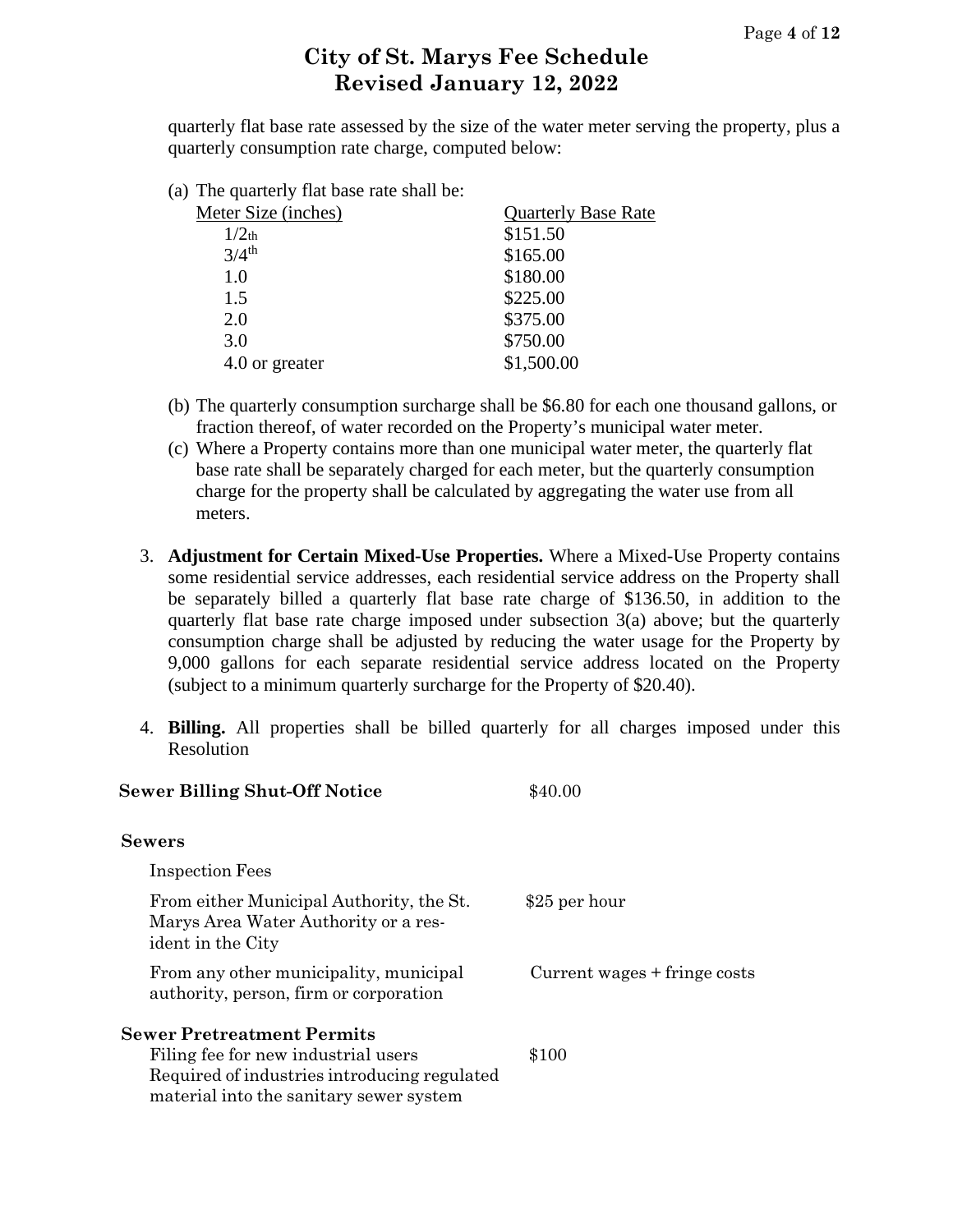| Group 1 industries                         | \$100 per month                                                                                                                                   |  |
|--------------------------------------------|---------------------------------------------------------------------------------------------------------------------------------------------------|--|
| Group 2 industries                         | \$120 per month                                                                                                                                   |  |
| Group 3 industries                         | \$230 per month                                                                                                                                   |  |
|                                            |                                                                                                                                                   |  |
| <b>Sewer Tapping Fee (Capacity)</b>        | 1 to 3 EDUs $=\frac{1050}{9}$ per each EDU;<br>$1 = $1,050$ $2 = $2,100$ $3 = $3,150$<br>4 EDUs and above = $$3,150$ plus $$500$<br>per each EDU; |  |
|                                            | Maximum tapping fee per<br>connection $- $11,650$                                                                                                 |  |
| <b>Sewer Tap Inspection</b>                | \$25                                                                                                                                              |  |
| <b>Surcharge for Industrial Discharges</b> |                                                                                                                                                   |  |
| B.O.D.                                     | $$0.18$ per pound                                                                                                                                 |  |
| T.S.S.                                     | \$0.16 per pound                                                                                                                                  |  |
| $NH3-N$                                    | \$0.47 per pound                                                                                                                                  |  |
| <b>Public Works-Streets</b>                |                                                                                                                                                   |  |
| <b>Driveway - Sewer Permit</b>             |                                                                                                                                                   |  |
| Under 24 feet in length                    | \$20                                                                                                                                              |  |
| Over 24 feet in length                     | \$35                                                                                                                                              |  |
| <b>Excavations - Permit Applications</b>   |                                                                                                                                                   |  |
| Improved Streets and berms                 | \$11 per square foot                                                                                                                              |  |
| Unimproved Streets and berms               | \$7 per square foot                                                                                                                               |  |
| Untraveled portion of right-of-way         | \$50                                                                                                                                              |  |
| Curb breaks                                | $$50 + $30$ per foot refundable                                                                                                                   |  |
|                                            | deposit                                                                                                                                           |  |

#### **Road Bonding – Excess Maintenance Agreements**

| Preliminary inspection | \$50 for first mile (or fraction);<br>\$25 for each additional mile (or<br>fraction) |
|------------------------|--------------------------------------------------------------------------------------|
| Annual permits         | \$25                                                                                 |

# **Police Department**

| <b>Application Fee- Police Civil Service</b><br>Examination | \$25.00 |
|-------------------------------------------------------------|---------|
| <b>Collision Report Copies</b>                              | \$15    |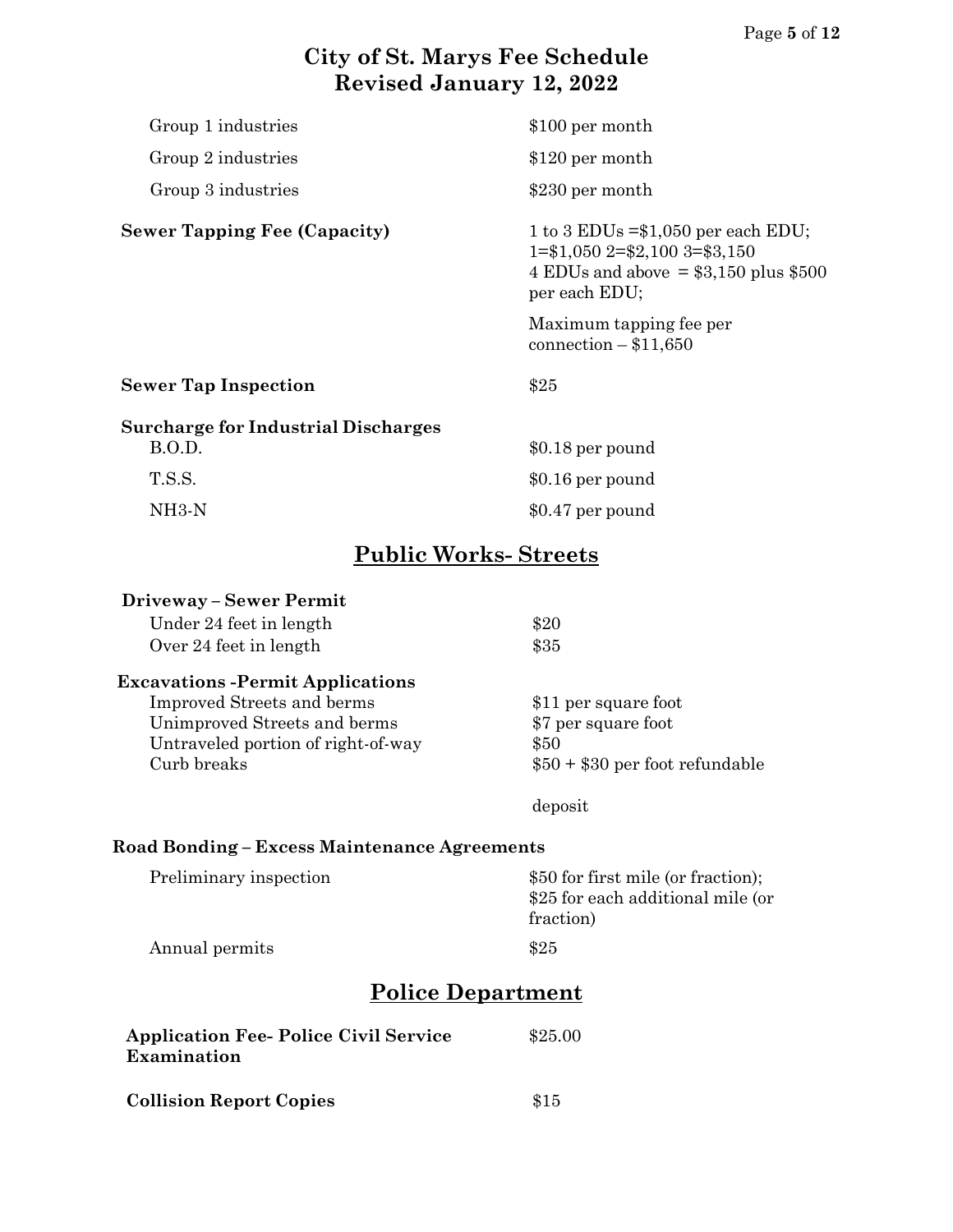| <b>Collision Reconstruction Reports</b>                                                                                                                                                                                                            | \$75 per page                   |
|----------------------------------------------------------------------------------------------------------------------------------------------------------------------------------------------------------------------------------------------------|---------------------------------|
| <b>Collision Reconstruction Images</b><br>Color laser prints, standard paper<br>Image files on CD/DVD                                                                                                                                              | \$30 per page<br>\$10 per image |
| <b>Escort Fee for Oversize Vehicles</b>                                                                                                                                                                                                            | \$75                            |
| <b>False Police and Fire Alarm Fees</b><br>For each preventable false alarm<br><b>Parking Meter Rate</b>                                                                                                                                           | \$30<br>\$0.25 cents per hour   |
| <b>Parking Passes</b>                                                                                                                                                                                                                              | \$0.25 cents per hour           |
| <b>Parking Permits</b>                                                                                                                                                                                                                             |                                 |
| General Parking Permit – the monthly fee<br>of Forty Dollars (\$40.00), will permit<br>parking at any on-street metered location,<br>municipal parking lot and parking garage<br>(between the hours of 7:00 A.M. to 8:00)<br>P.M.) within the City | \$40.00 Monthly Fee             |
| Parking Garage Overnight Permit – the<br>monthly fee of Thirty Dollars (\$30.00),<br>which will allow parking within the City<br>Parking Garage without time limitation;                                                                           | \$30.00 Monthly Fee             |
| Limited Parking Permit – the monthly fee<br>of Twenty Dollars (\$20.00), which will allow<br>non-priority parking in any municipal<br>parking lot and the parking garage within<br>the City between the hours of 7:00 A.M. and<br>8:00 P.M.; and   | \$20.00 Monthly Fee             |
| Parking Garage Limited Permit – the<br>monthly fee of Ten Dollars (\$10.00), which<br>will permit parking at any time between the<br>hours of 7:00 A.M. and 8:00 P.M. within the<br>City Parking Garage only.                                      | \$10.00 Monthly Fee             |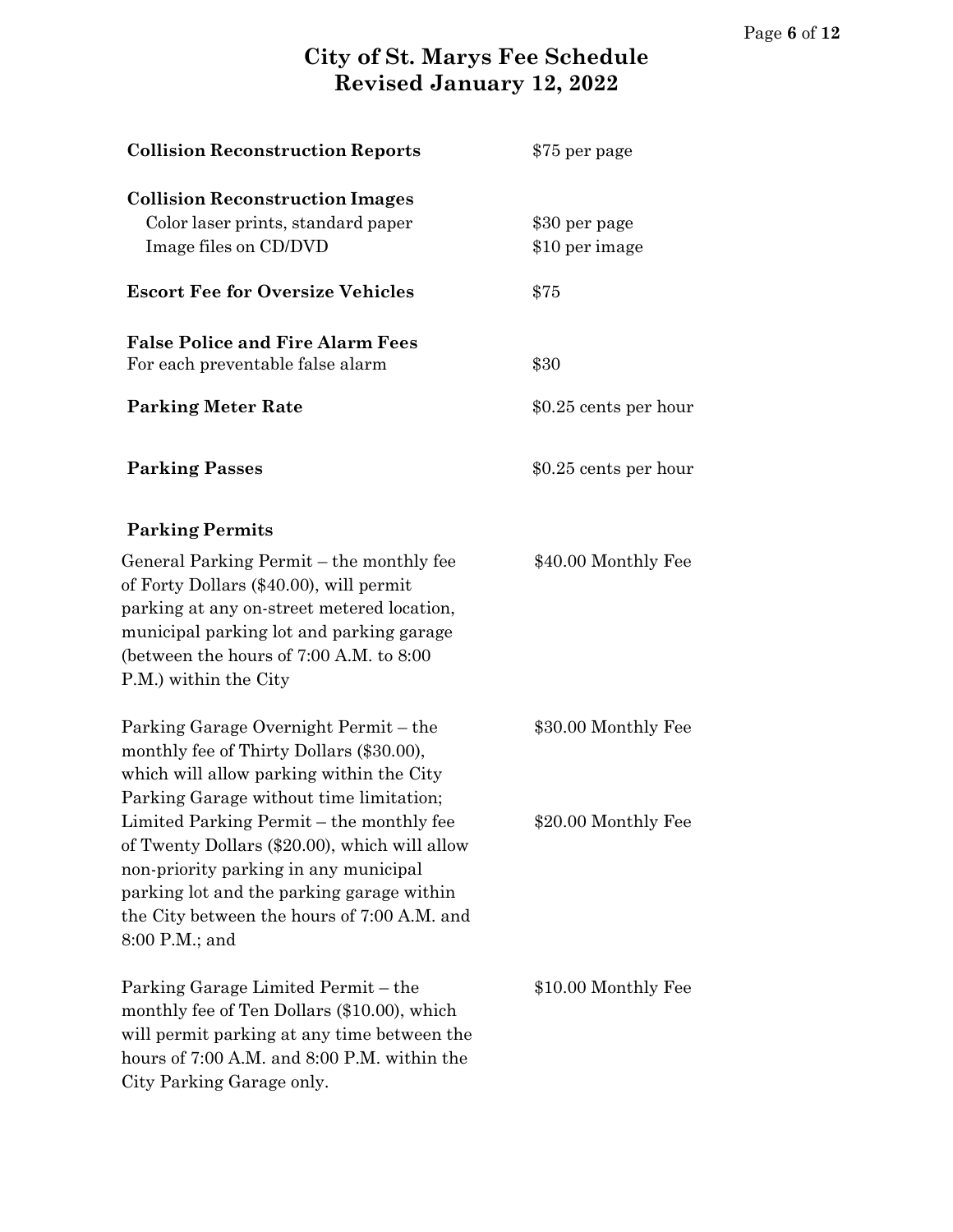#### **Parking Ticket Violations**

| <b>Metered Parking Violations</b><br>$(\$5.00)$ if paid within seventy-two<br>(72) hours of the issuance of the<br>parking ticket. | \$5.00  |
|------------------------------------------------------------------------------------------------------------------------------------|---------|
| After 72 hours, the penalty for<br>violation shall be Ten Dollars<br>$(\$10.00).$                                                  | \$10.00 |
| <b>Prohibitive Parking Violation</b><br>$(\$10.00)$ of paid within 72 hours of<br>the issuance of the parking ticket.              | \$10.00 |
| After 72 hours, the penalty shall be<br>Twenty Dollars (\$20.00)                                                                   | \$20.00 |

# **Code Enforcement and Permits**

#### **Building Permits New Residential Construction**

\*Fees for new home construction include: attached garages, decks/porches, finished basements and electrical service inspection.

| Home (Conventional Construction)                 | \$0.35 per square foot |
|--------------------------------------------------|------------------------|
| Home (Modular Construction)                      | \$350.00               |
| New or Used Single or Double-Wide<br>Mobile Home | \$240.00               |
| Garage/Accessory Structure                       | \$0.20 per square foot |

#### **Commercial, Residential and Industrial**

Additions, Decks/Porches, Pools, Fences,  $$60.00$  for the first \$1,000.00 Signs, Demolition, Repairs, Alterations, of work. Minor Work.  $$8.00\text{ per } $1,000.00\text{ of work}$ \*Fee based on dollar value of construction. thereafter.

#### **Commercial & Industrial Construction**

\*Based on Use Group and Type of Construction

|                           |                 | Type of      |          |     |      |      |      |      |               |      |
|---------------------------|-----------------|--------------|----------|-----|------|------|------|------|---------------|------|
|                           |                 | Construction |          |     |      |      |      |      |               |      |
| $\sim$<br>--<br>Use Group | Use Group Title | 11 P         | 1B       | 2A  | 2B   | 3A   | 3B   |      | -5A           | 5B   |
| A- 1                      | Assemblv        | 0.94         | $_{0.9}$ | 0.9 | 0.88 | 0.79 | 0.79 | 0.81 | 0.79<br>V. 10 | 0.71 |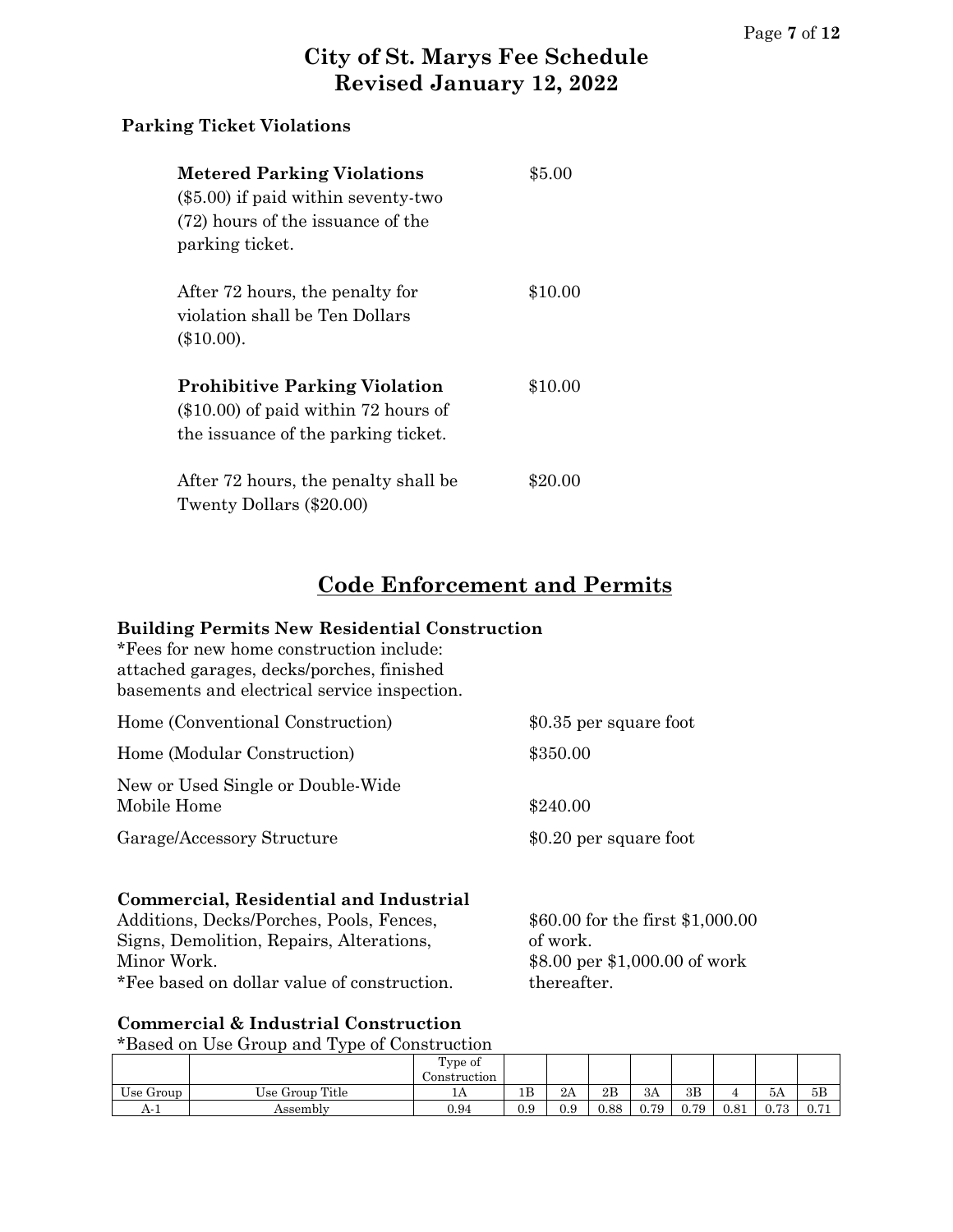| A-2            | Assembly                            | 0.66 | 0.64 | 0.64 | 0.62 | 0.58 | 0.54 | 0.56 | 0.49 | 0.48 |
|----------------|-------------------------------------|------|------|------|------|------|------|------|------|------|
| $A-3$          | Assembly                            | 0.65 | 0.64 | 0.64 | 0.61 | 0.52 | 0.53 | 0.55 | 0.47 | 0.47 |
| A-4            | Assembly                            | 0.82 | 0.8  | 0.8  | 0.78 | 0.69 | 0.69 | 0.72 | 0.63 | 0.61 |
| B              | <b>Business</b>                     | 0.61 | 0.59 | 0.59 | 0.57 | 0.47 | 0.47 | 0.51 | 0.41 | 0.4  |
| E              | Educational                         | 0.66 | 0.64 | 0.64 | 0.62 | 0.53 | 0.51 | 0.53 | 0.46 | 0.45 |
| $F-1$          | Factory & Industrial Mod. Haz.      | 0.4  | 0.38 | 0.38 | 0.35 | 0.28 | 0.29 | 0.32 | 0.24 | 0.23 |
| $F-2$          | Factory & Industrial Low Haz.       | 0.39 | 0.37 | 0.37 | 0.35 | 0.28 | 0.29 | 0.32 | 0.24 | 0.23 |
| $H-1$ to $H-5$ | High Hazard                         | 0.38 | 0.37 | 0.37 | 0.35 | 0.28 | 0.28 | 0.3  | 0.24 | 0.22 |
| I-1            | Institutional                       | 0.63 | 0.61 | 0.61 | 0.59 | 0.51 | 0.51 | 0.53 | 0.46 | 0.45 |
| $I-2$          | Institutional                       | 0.91 | 0.89 | 0.89 | 0.87 | 0.76 | N.P. | 0.8  | 0.7  | N.P. |
| $I-3$          | Institutional                       | 0.75 | 0.73 | 0.73 | 0.72 | 0.63 | 0.63 | 0.66 | 0.59 | N.P. |
| $I-4$          | Institutional                       | 0.61 | 0.6  | 0.6  | 0.58 | 0.51 | 0.51 | 0.54 | 0.47 | 0.45 |
| M              | Merchantile                         | 0.51 | 0.49 | 0.49 | 0.47 | 0.38 | 0.38 | 0.4  | 0.34 | 0.33 |
| $R-1$          | Residential Hotels                  | 0.68 | 0.66 | 0.66 | 0.65 | 0.56 | 0.56 | 0.59 | 0.51 | 0.49 |
| $R-2$          | Residential Multi Family            | 0.56 | 0.54 | 0.54 | 0.53 | 0.46 | 0.46 | 0.5  | 0.41 | 0.39 |
| $R-3$          | Residential One & Two Family        |      |      |      |      |      |      |      |      | 0.35 |
| $R-4$          | Residential Care/Assisted Liv. Fac. | 0.61 | 0.6  | 0.6  | 0.56 | 0.51 | 0.51 | 0.53 | 0.47 | 0.45 |
| $S-1$          | Storage Moderate Hazard             | 0.38 | 0.36 | 0.39 | 0.34 | 0.28 | 0.29 | 0.31 | 0.23 | 0.21 |
| $S-2$          | Storage Low Hazard                  | 0.37 | 0.36 | 0.36 | 0.35 | 0.28 | 0.28 | 0.3  | 0.22 | 0.2  |
| U              | Utility Miscellaneous               | 0.27 | 0.24 | 0.24 | 0.2  | 0.2  | 0.2  | 0.2  | 0.16 | 0.16 |

Pennsylvania Training Fee  $$4.50$ \*Applies to all building permits issued.

#### **Miscellaneous Building Permit Fees**

| Electric Service Inspection (Non-UCC,<br>Upgrades, etc.) | \$60.00 per inspection         |
|----------------------------------------------------------|--------------------------------|
| Daycare Inspection                                       | \$60.00 per inspection         |
| Change of Occupancy                                      | \$60.00 per inspection         |
| Certificate of Occupancy for Existing<br>Building        | $$100.00 +$ inspection fees    |
| Commercial Annual Permit                                 | \$100.00                       |
| Commercial Roofing Inspection                            | 50% of alteration fee schedule |
| All Other Inspections (Commercial/<br>Residential)       | \$60.00 per inspection         |
| <u>Miscellaneous permits and fees</u>                    |                                |
| <b>Amusement Device Permit</b>                           | \$50 per unit                  |
| Carnival, etc.                                           |                                |
| License Fees                                             |                                |
| Circus                                                   | \$50 per day                   |
| Other shows                                              | \$20 per day                   |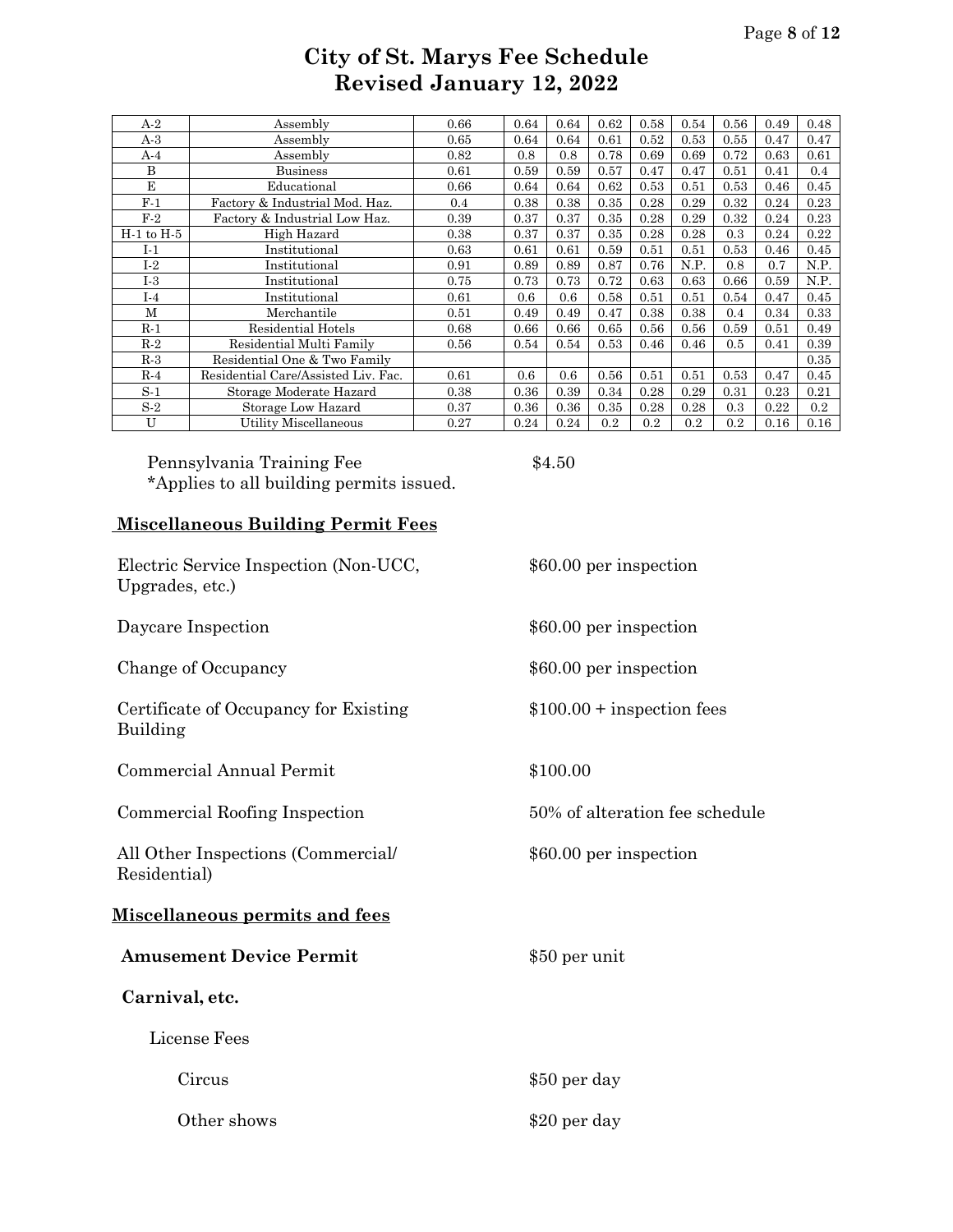| <b>Bond Requirements</b>                                         | \$1,000 |
|------------------------------------------------------------------|---------|
| <b>City Maps</b>                                                 |         |
| Small (street and zoning)                                        | \$3     |
| Large                                                            | \$5     |
| Zoning (colored)                                                 | \$5     |
| Large Zoning (colored)                                           | \$25    |
| <b>Junkyard Licenses</b>                                         |         |
| Not more than 15,000 square feet                                 | \$50    |
| More than 15,000 square feet and less than<br>40,000 square feet | \$100   |
| More than 40,000 square feet                                     | \$200   |
| Total license fee for 1 junkyard shall not exceed \$200          |         |
| <b>Ordinance Copies</b><br>Zoning Ordinance Copies               | \$35    |
| Subdivision Ordinance Copies                                     | \$25    |
| Stormwater Ordinance Copies                                      | \$25    |

#### **Park Rental fees- Downtown Event Park**

| Organization                    | <b>Non-Profit</b>                  |             |                 | Private         |
|---------------------------------|------------------------------------|-------------|-----------------|-----------------|
| Length                          | <b>Full Day</b><br><b>Half Day</b> |             | <b>Half Day</b> | <b>Full Day</b> |
| <b>PermitFee</b>                | \$50                               | \$50        | \$50            | \$50            |
| <b>Security Deposit*</b>        | \$100                              | \$100       | \$100           | \$100           |
| <b>Daily User Fee</b>           |                                    |             |                 |                 |
| 0-75 Guests                     | \$75                               | \$150       | \$75            | \$150           |
| <b>Over 75 Guests</b>           | \$75                               | \$150       | \$100           | \$200           |
| <b>Electric Fee</b>             | \$50 flat fee                      | \$15/outlet | \$50 flat fee   | \$15/outlet     |
| <b>Electric Converter Fee**</b> | \$25/box                           | \$25/box    | \$25/box        | \$25/box        |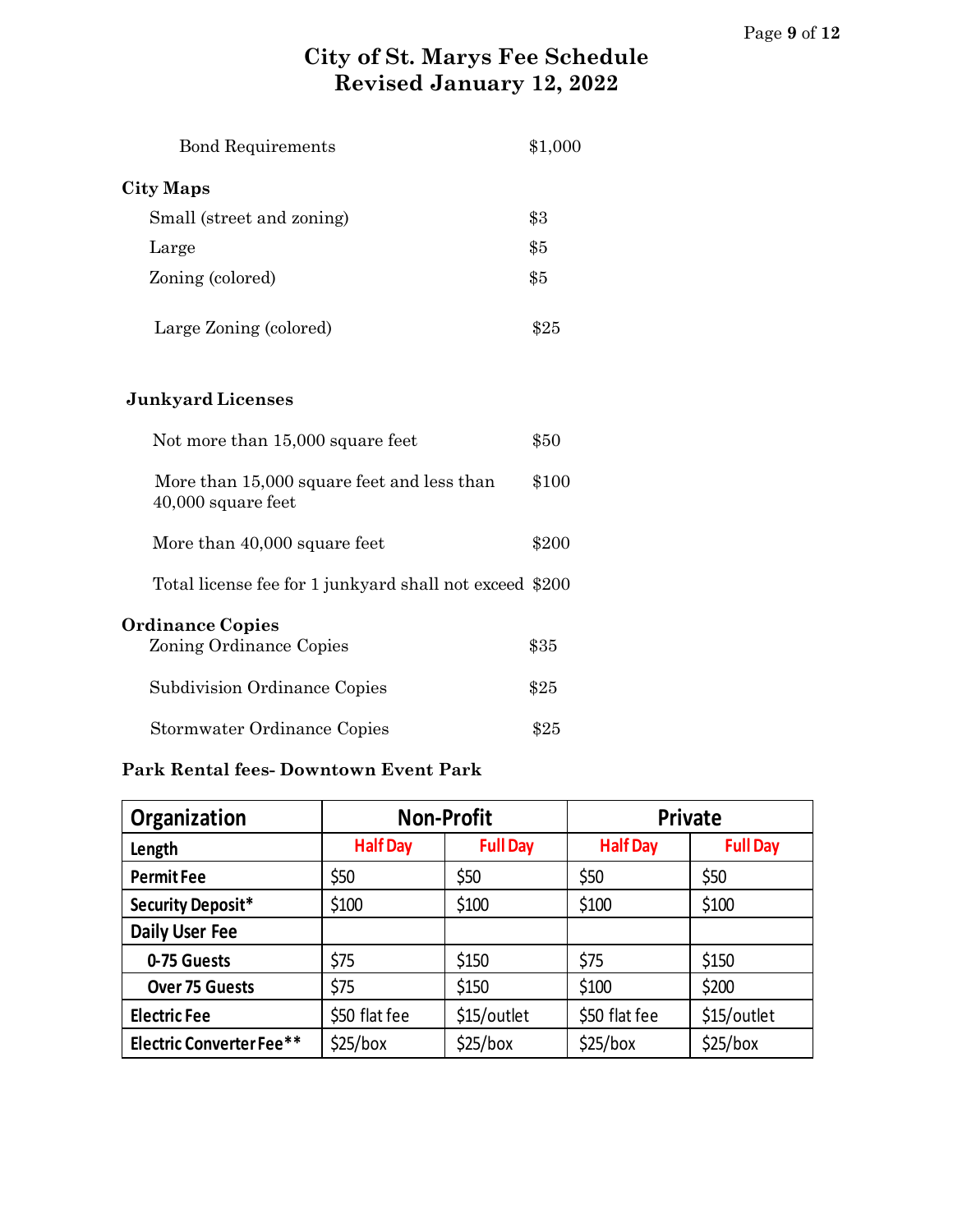| <b>Soliciting / Transient Retail Merchant</b>                                                                                                          | \$50 per week                                                                                                                                                                                               |
|--------------------------------------------------------------------------------------------------------------------------------------------------------|-------------------------------------------------------------------------------------------------------------------------------------------------------------------------------------------------------------|
| <b>Stormwater Management Permit</b>                                                                                                                    |                                                                                                                                                                                                             |
| Application fee                                                                                                                                        | \$50 for 20,000 sq. ft. of impermeable<br>surface or less; \$100 for over 20,000<br>sq. ft. of impermeable surface; plus<br>engineering and legal fees incurred by<br>City to review application and plans. |
| Subdivisions                                                                                                                                           |                                                                                                                                                                                                             |
| Fees for examination, inspection and ap-<br>proval of plans                                                                                            | $$25$ per lot                                                                                                                                                                                               |
| Plus engineering or legal fees incurred<br>by City to review application and plans                                                                     | <b>Actual Cost</b>                                                                                                                                                                                          |
| Elk County Planning Commission Review<br>Fee                                                                                                           | \$10                                                                                                                                                                                                        |
| Land Development Application                                                                                                                           | \$25                                                                                                                                                                                                        |
| Road Plan Approval                                                                                                                                     |                                                                                                                                                                                                             |
| Engineering review                                                                                                                                     | \$80                                                                                                                                                                                                        |
| Inspection fees                                                                                                                                        | \$25 per hour                                                                                                                                                                                               |
| Petition for acceptance fee                                                                                                                            | \$100 plus engineering and legal fees                                                                                                                                                                       |
| <b>Subdivision Work</b>                                                                                                                                |                                                                                                                                                                                                             |
| Preliminary site suitability testing<br>DEP sewage planning modules<br>probes only; pass or fail)                                                      | \$125 for the first three soil probes for<br>\$20 for each additional soil probe (soils)<br>(100% paid by the developer)                                                                                    |
| Complete site suitability testing for<br>sewage planning modules<br>probes and perc. testing)                                                          | \$250 per EDU (1 EDU=1 resi-DEP<br>dential building lot) (100%<br>(soils)<br>paid for by the developer with<br>credit given for any preliminary<br>fees already paid.)                                      |
| Replacement area testing for DEP<br>planning modules (soils)<br>and perc. testing)                                                                     | \$150 per EDU (1 EDU= 1 resi-sewage<br>dential building lot) (100%<br>probes<br>paid for by the developer with<br>credit given for any preliminary<br>fees already paid.)                                   |
| Review of a DEP sewage planning<br>module when a sewage permit appli-<br>cation is pending (applicable to a sin-<br>gle building lot subdivision only) | \$50 per planning module (100%)<br>paid for by developer)                                                                                                                                                   |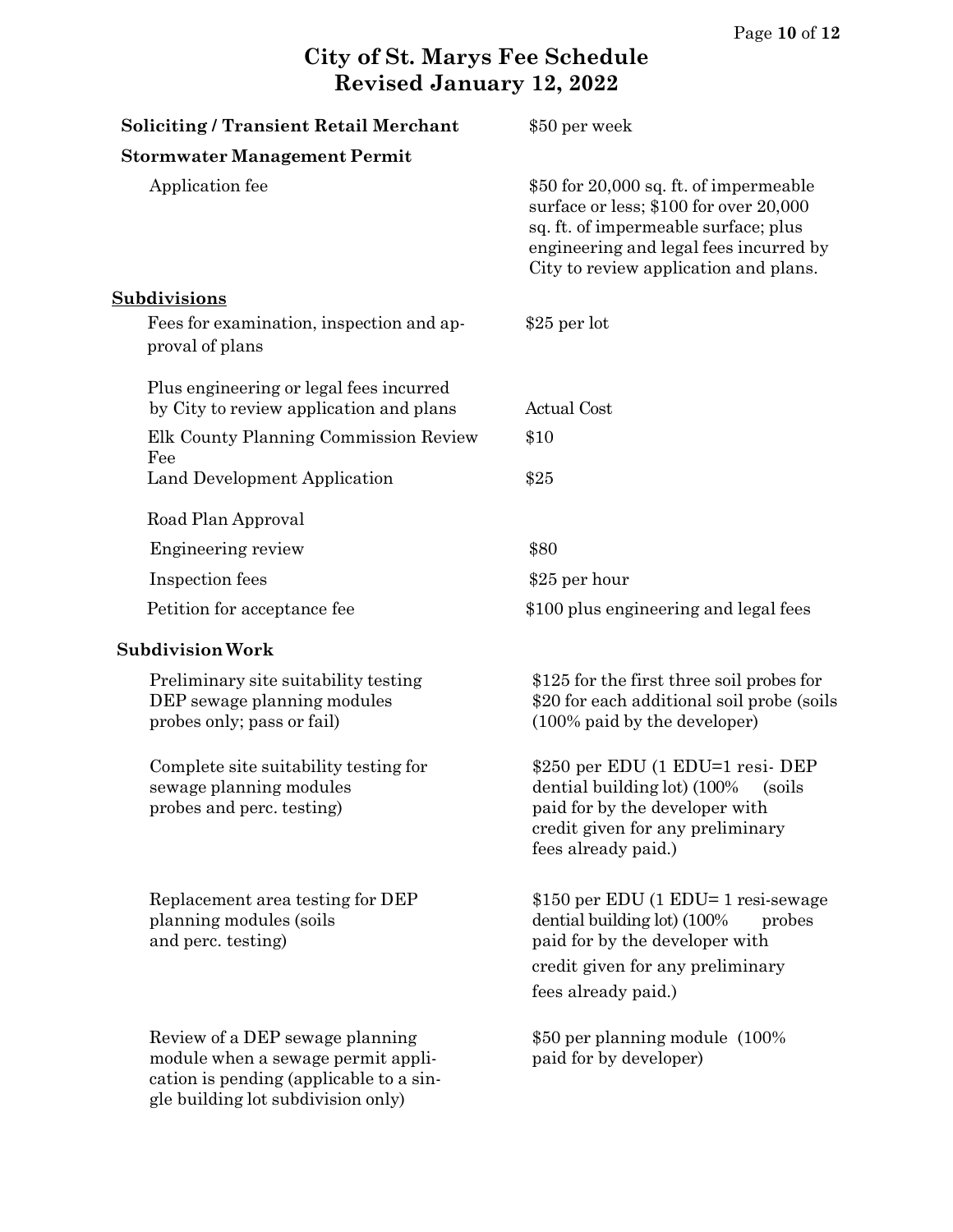| Residual tract inspections of existing<br>systems for non-building-lot<br>waivers and DEP planning modules   | \$75 per lot (100% paid by the on-lot<br>developer) |
|--------------------------------------------------------------------------------------------------------------|-----------------------------------------------------|
| <b>Zoning</b>                                                                                                |                                                     |
| <b>Zoning Hearing Board and Building Code</b><br><b>Board of Appeals</b>                                     |                                                     |
| Appeals, Applications or Petitions                                                                           |                                                     |
| Filing fee (includes advertising and Board<br>member fees)                                                   | \$260                                               |
| Actual cost of stenographic service, if re-<br>quired.                                                       | <b>Actual Cost</b>                                  |
| Such reasonable costs as may be billed<br>the City by its engineer, lawyer and /or<br>Consultant.            | <b>Actual Cost</b>                                  |
| Any and all county, state or federal fees<br>charges back-charged to the City                                | Actual Cost or                                      |
| <b>Zoning Permit Fee</b>                                                                                     | \$25                                                |
| Zoning/Planning Appeals, Applications or Permits                                                             |                                                     |
| <b>Rezoning Requests</b>                                                                                     |                                                     |
| Filing fee                                                                                                   | \$400                                               |
| Stenographic services                                                                                        | Actual Cost, if required                            |
| Such reasonable costs as may be billed<br>by the City by its engineer, lawyer and<br>/or planning consultant | Actual                                              |
| Any and all county, state and federal<br>fees or charges back-charged to the<br>City.                        | <b>Actual Cost</b>                                  |
| <b>Surveyor Costs</b>                                                                                        | Market Value                                        |
| Curative Amendment to Zoning Ordinance                                                                       |                                                     |
| Filing Fee                                                                                                   | \$400                                               |
| <b>Advertising Hearings</b>                                                                                  | <b>Actual Cost</b>                                  |

Stenographic services Actual Cost

Such reasonable costs as may be billed Actual Cost By the City, by its engineer, lawyer and